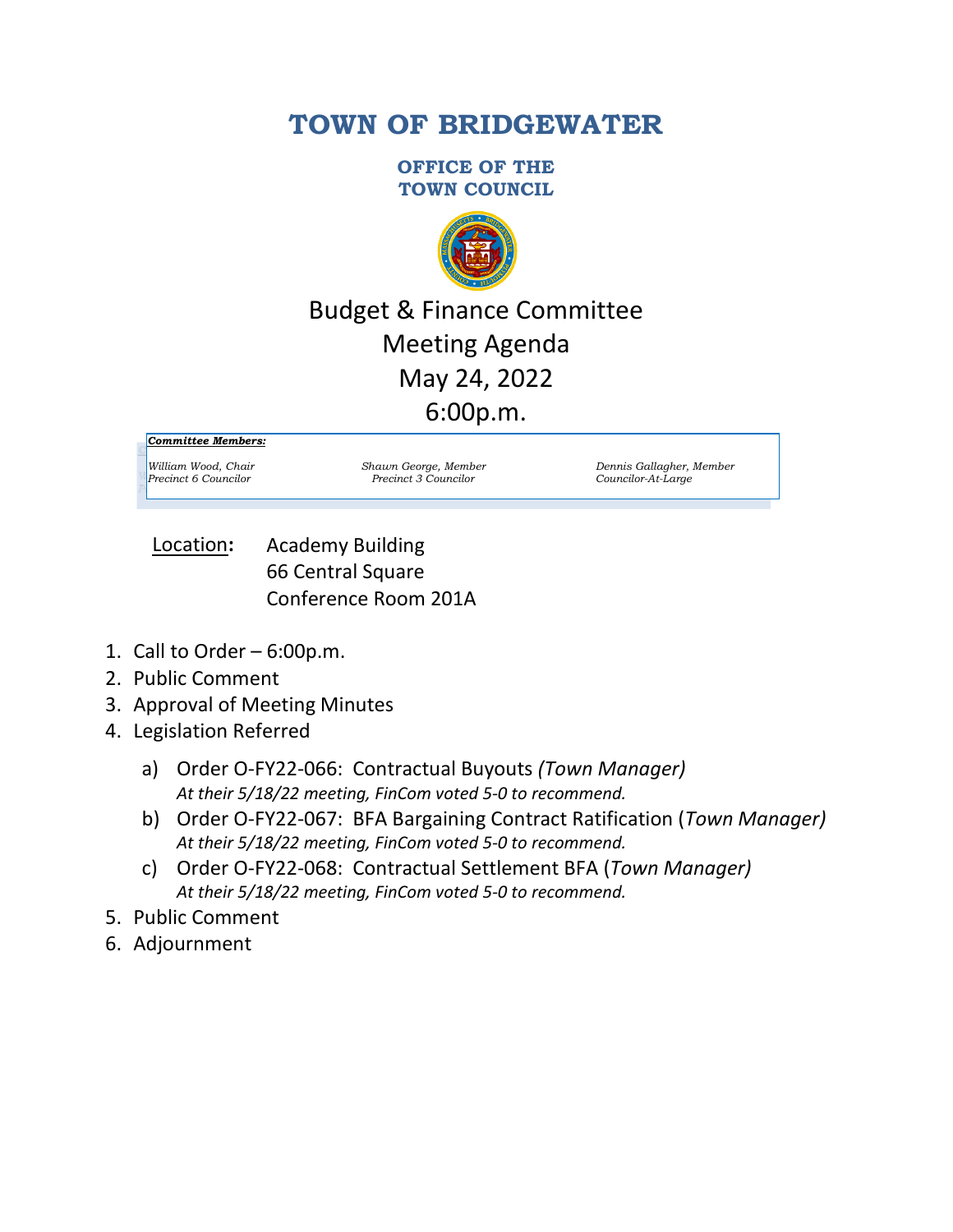

## Bridgewater Town Council

In Town Council, Tuesday, May 10, 2022

Council Order: O-FY22-066

| Introduced By:          | <b>Town Manager</b> |  |
|-------------------------|---------------------|--|
| Date Introduced         | May 10, 2022        |  |
| First Reading:          | May 10, 2022        |  |
| Second Reading/Hearing: | May 24, 2022        |  |
| Amendments Adopted:     |                     |  |
| Third Reading:          |                     |  |
| Date Adopted:           |                     |  |
| Date Effective:         |                     |  |

#### **Order O-FY22-066**

#### **CONTRACTUAL BUYOUTS**

**ORDERED,** that the Town Council assembled vote to,

Pursuant to Section 6-4 of the Town of Bridgewater Charter, that the Town Council of Bridgewater, Massachusetts in Town Council assembled vote to appropriate and transfer \$47,650.15 from Employer's Liability Trust Fund to accounts as outlined:

| <b>Source of Funds</b>         | <b>Account No.</b> | <b>GL Account Description</b> | Amount        |           |
|--------------------------------|--------------------|-------------------------------|---------------|-----------|
| <b>Employee Liability Fund</b> | 80045-596100       | <b>TRANSFER TO GF</b>         |               | 47,650.15 |
| Total:                         |                    |                               |               | 47,650.15 |
| Use of Funds                   | <b>Account No.</b> | <b>GL Account Description</b> | <b>Amount</b> |           |
| LIBRARY DEPT SALARIES          | 06105001-519005    | <b>Salary Contractual Pay</b> |               | 38,125.15 |
| <b>ISD DEPT SALARIES</b>       | 02405001-519005    | Salary Contractual Pay        |               | 9,525.00  |
| Total                          |                    |                               |               | 47,650.15 |

*Explanation*: Contractual Buyouts for Retirements from ISD and Library

*Committee Referrals and Dispositions:*

| Referral(s) | Disposition(s)                            |
|-------------|-------------------------------------------|
| $B\&F$      | • Meeting prior to the Town Council       |
|             | meeting on $5/24/22$ .                    |
| FinCom      | $\bullet$ 5/18/22: Voted 5-0 to recommend |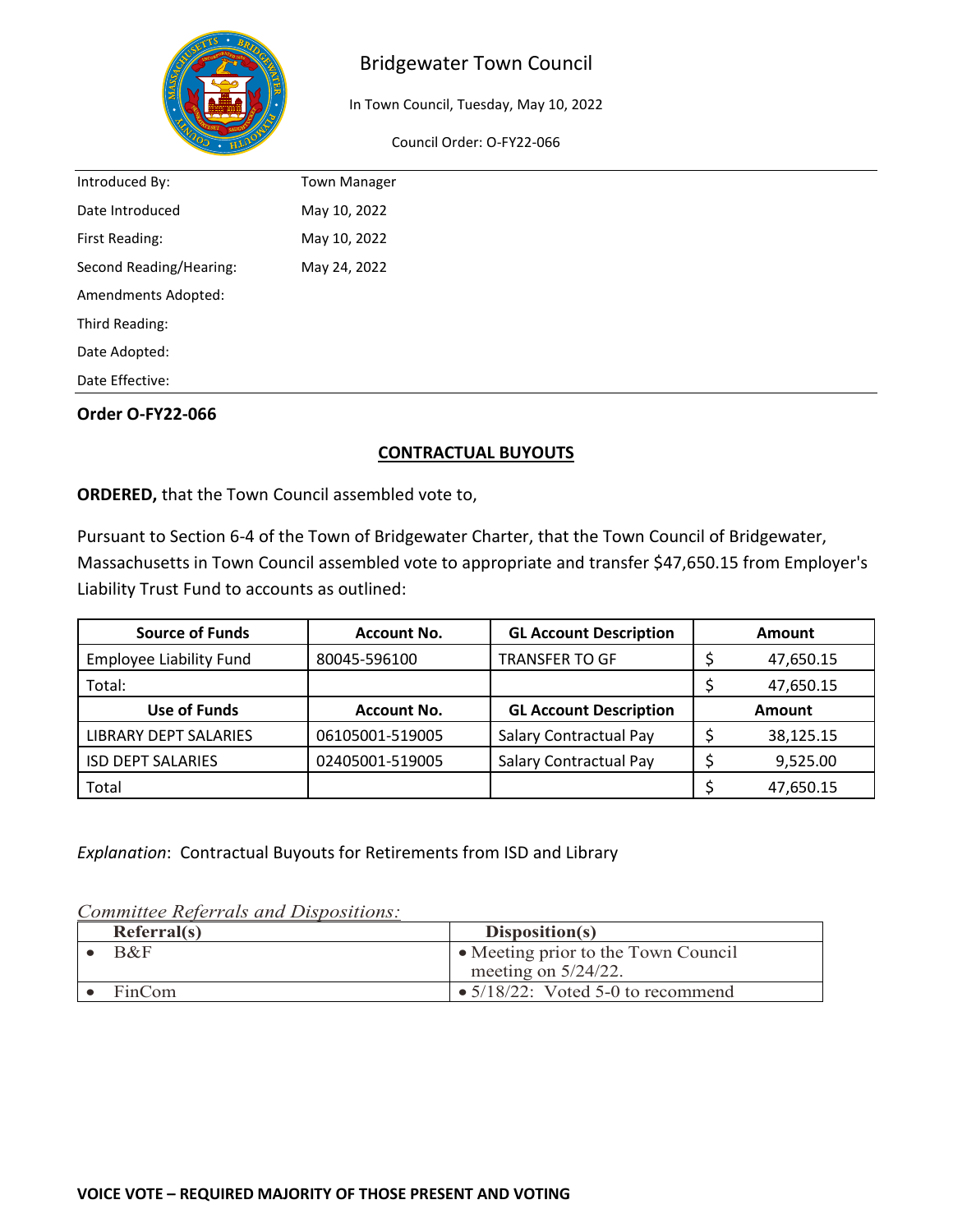

## Bridgewater Town Council

In Town Council, Tuesday, May 10, 2022

Council Order: O-FY22-067

| Introduced By:          | <b>Town Manager</b> |  |
|-------------------------|---------------------|--|
| Date Introduced         | May 10, 2022        |  |
| First Reading:          | May 10, 2022        |  |
| Second Reading/Hearing: | May 24, 2022        |  |
| Amendments Adopted:     |                     |  |
| Third Reading:          |                     |  |
| Date Adopted:           |                     |  |
| Date Effective:         |                     |  |

#### **Order O-FY22-067**

### **BFA BARGAINING CONTRACT RATIFICATION**

**ORDERED,** that the Town Council assembled vote to,

ORDERED, in accordance with section 4-2 (15) of the Bridgewater Home Rule Charter, that the Town Council assembled vote to approve the negotiated agreement covering July 1, 2021 through June 30, 2024 with the Bridgewater Firefighters Assn (BFA), Local 2611 I.A.F.F

*Explanation*: The Town Manager negotiated an agreement with the Bridgewater BFA, Local 2611, IAFF, An affirmative vote of the Council will approve the contract as presented. A concurrent transfer request will fund the appropriation thereof.

*Committee Referrals and Dispositions:*

| Referral(s) | Disposition(s)                             |
|-------------|--------------------------------------------|
| $R\&F$      | • Meeting prior to Town Council meeting    |
|             | on $5/24/22$ .                             |
| FinCom      | $\bullet$ 5/18/22: Voted 5-0 to recommend. |